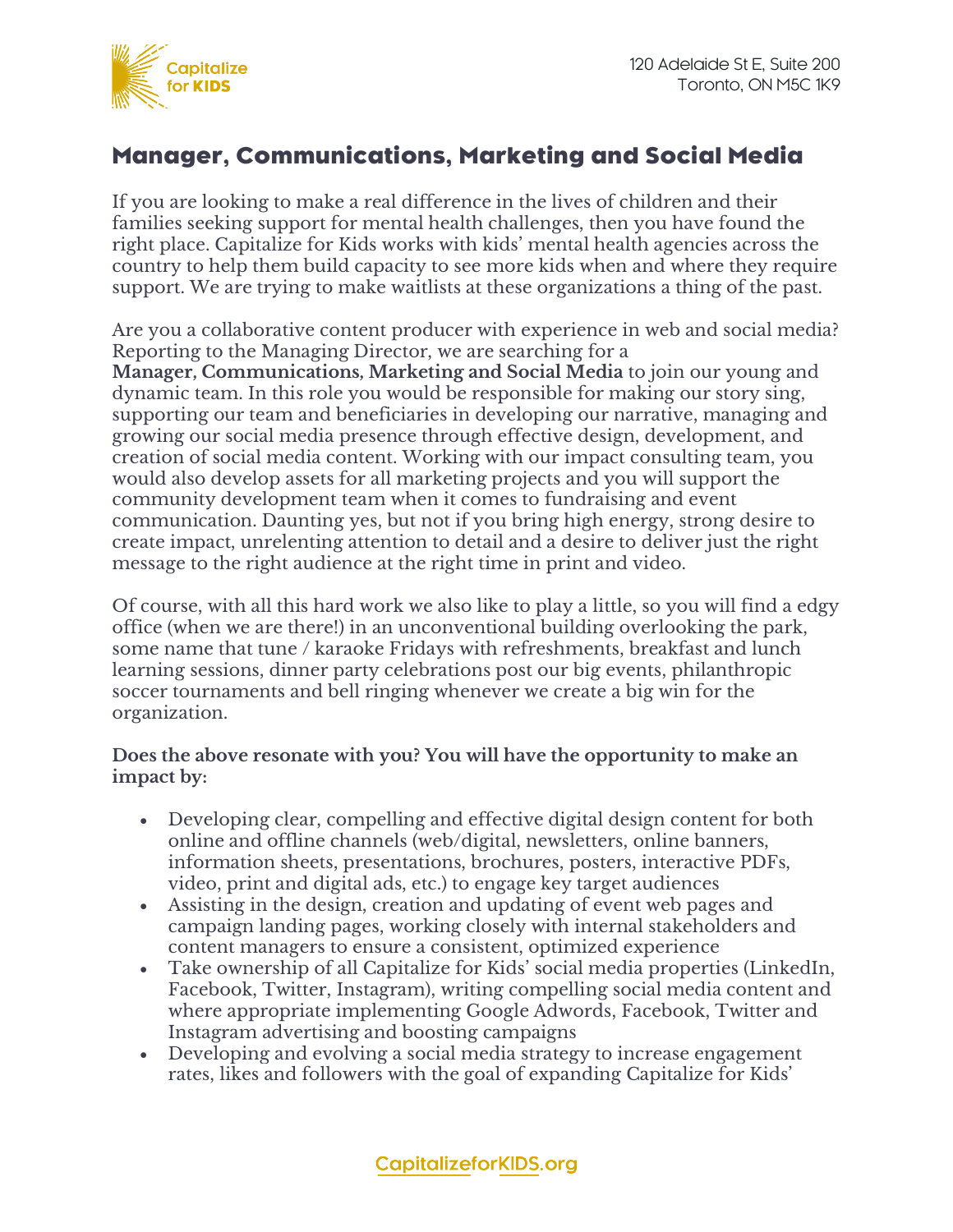

digital footprint and converting traffic into leads, donors and advocates for Capitalize for Kids.

- Developing monthly lineups of social media posts and ad content for all channels with understanding of best practices around platforms, limitations around content use and appropriate audience engagement.
- Collaborating with program and event leads to design and implement content plans related to Conference, Bay Street Games, Podcasts and other events/campaigns, becoming a trusted advisor providing best-practice guidelines and content strategies to shape and define content needs requirements
- Preparing campaign trend reports, year-over-year analytics and weekly/monthly reports
- Solving usability and navigation issues and improve user experience and engagement

## **Does this sound like the opportunity you've been waiting for? If you bring the following qualifications, we'd love to hear from you!**

- Minimum 3 years' experience working in a communications/digital marketing role, in a digital-focused company, agency or non-profit organization
- A bachelor's degree or diploma with emphasis on Graphic Design, Marketing, Journalism, Communications, or a related field
- Experience writing, editing and proofreading communications materials, with demonstrated understanding of social media – You take ownership of your work
- Working knowledge of marketing and graphic design principles and execution
- Strong analytical and problem-solving skills with the ability to uncover actionable insights
- Strong organizational skills and attention to detail
- Experience working with CMS systems such as Wordpress,
- HTML– Moderate to high level of skill/experience
- SEM and SEO, PPC (pay per click) advertising experience would be an asset
- Computer proficiency in PC environments with Adobe Creative Suite CS6 (including Illustrator (advanced), InDesign (intermediate), Photoshop (advanced), and the Microsoft Office Suite (intermediate)
- Understanding of technical constraints of print and web
- Ability to think creatively and critically
- Demonstrated project management experience, including the ability to liaise with internal stakeholders, vendors, determine priorities, manage workflow and deliver quality product on time
- Demonstrated ability to thrive in a fast-paced, goal-oriented environment
- Collaborative, driven and an energetic team player
- Knowledge of French language is an asset